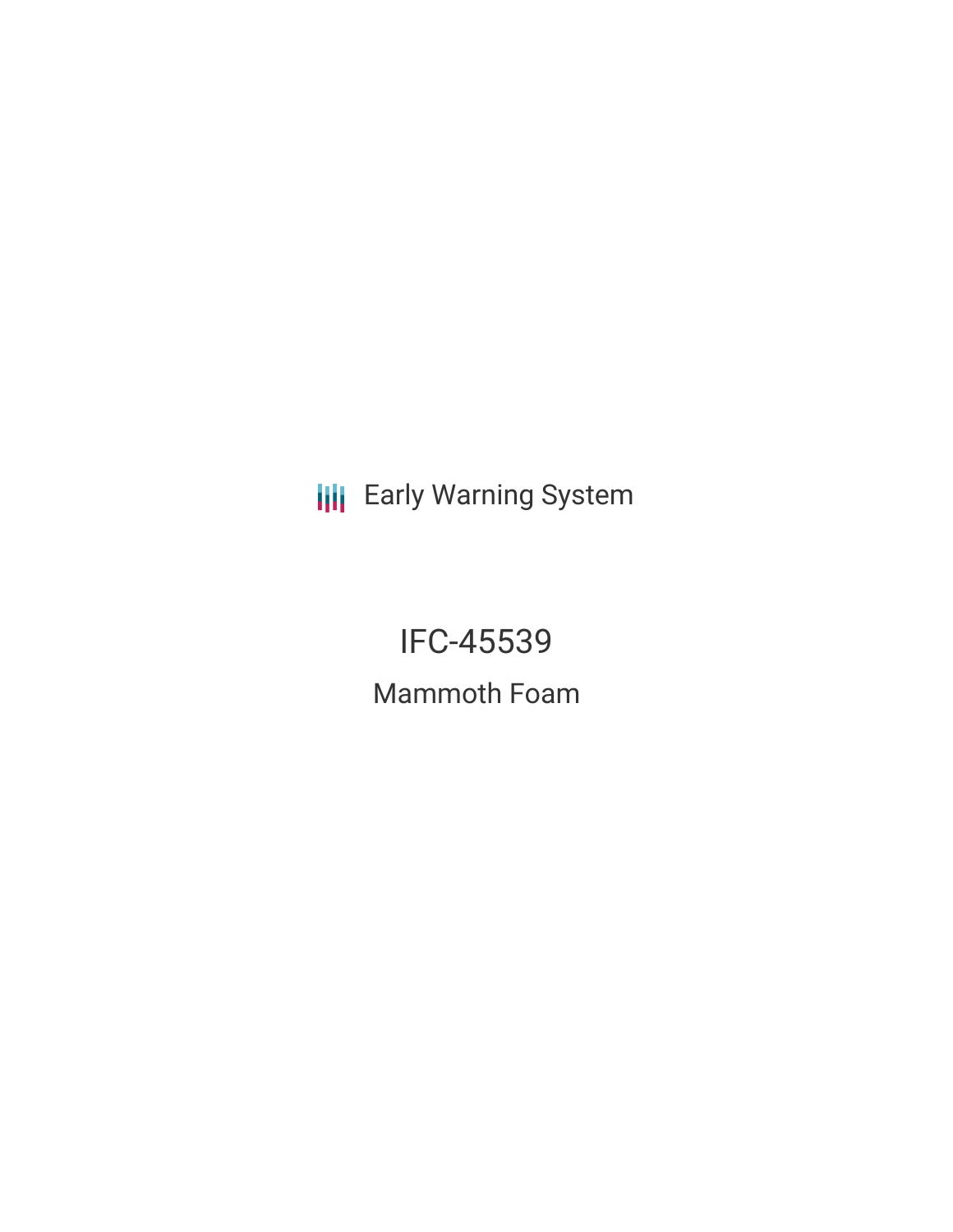# **Quick Facts**

| <b>Countries</b>               | Kenya, Malawi, Uganda                   |
|--------------------------------|-----------------------------------------|
| <b>Financial Institutions</b>  | International Finance Corporation (IFC) |
| <b>Status</b>                  | Proposed                                |
| <b>Bank Risk Rating</b>        | B                                       |
| <b>Voting Date</b>             | 2022-03-04                              |
| <b>Borrower</b>                | MAMMOTH FOAM AFRICA LIMITED             |
| <b>Sectors</b>                 | Industry and Trade                      |
| <b>Investment Type(s)</b>      | Loan                                    |
| <b>Investment Amount (USD)</b> | \$21.90 million                         |
| <b>Project Cost (USD)</b>      | \$26,50 million                         |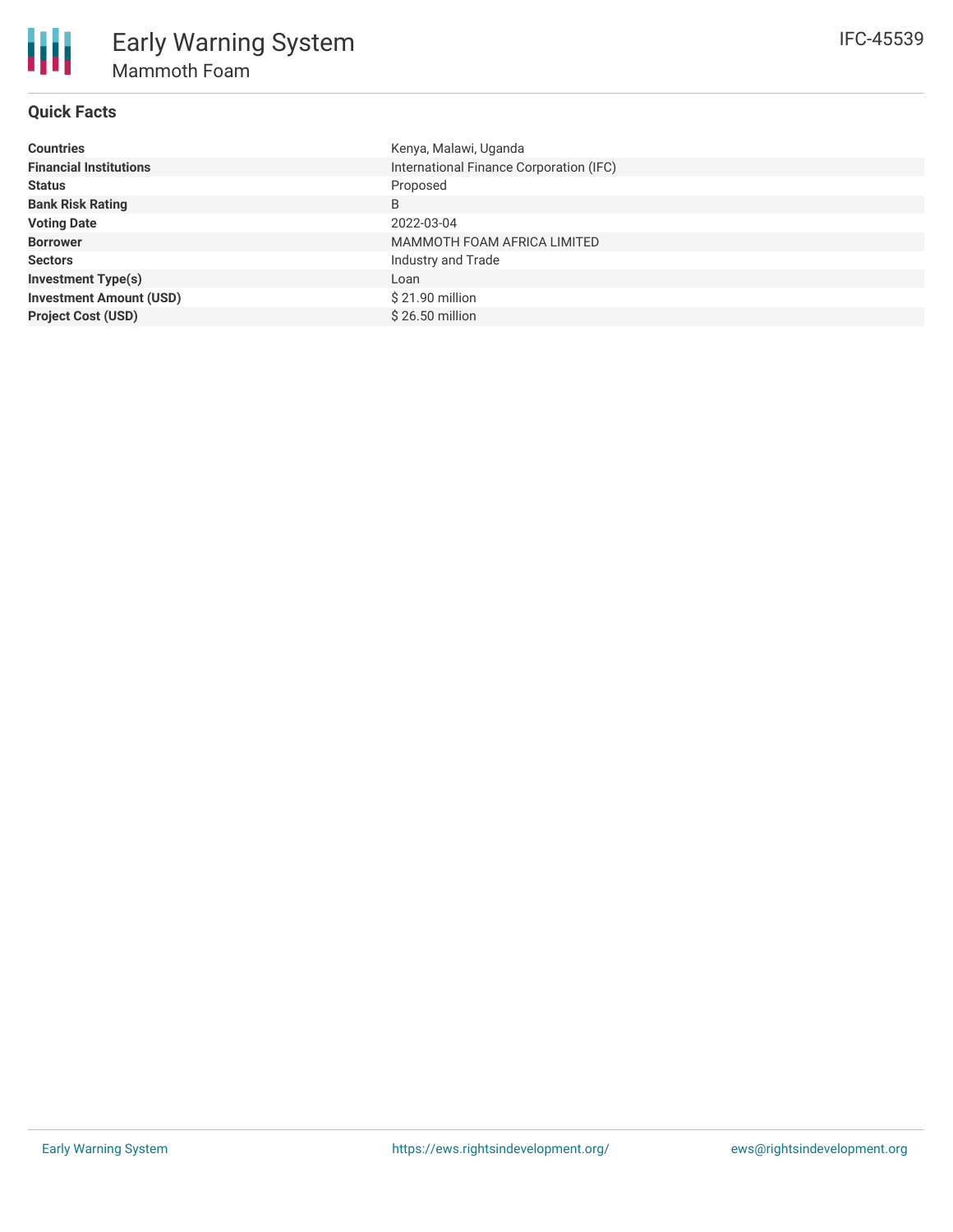

## **Project Description**

According to bank provided information, IFC is invited to provide a US\$7.5 million A loan and US\$7.5m in B/parallel loans to Mammoth Foam Africa ("MFA" or the "Company"), a leading producer of polyurethane foam mattresses, spring mattresses and related foam and bedding products, operating through three subsidiaries in Kenya (Super Foam), Uganda (Euroflex) and Malawi (Vitafoam), to create a single consolidated group long-term loan, and to improve efficiency, expand production, and build storage capacity, among other capex investments.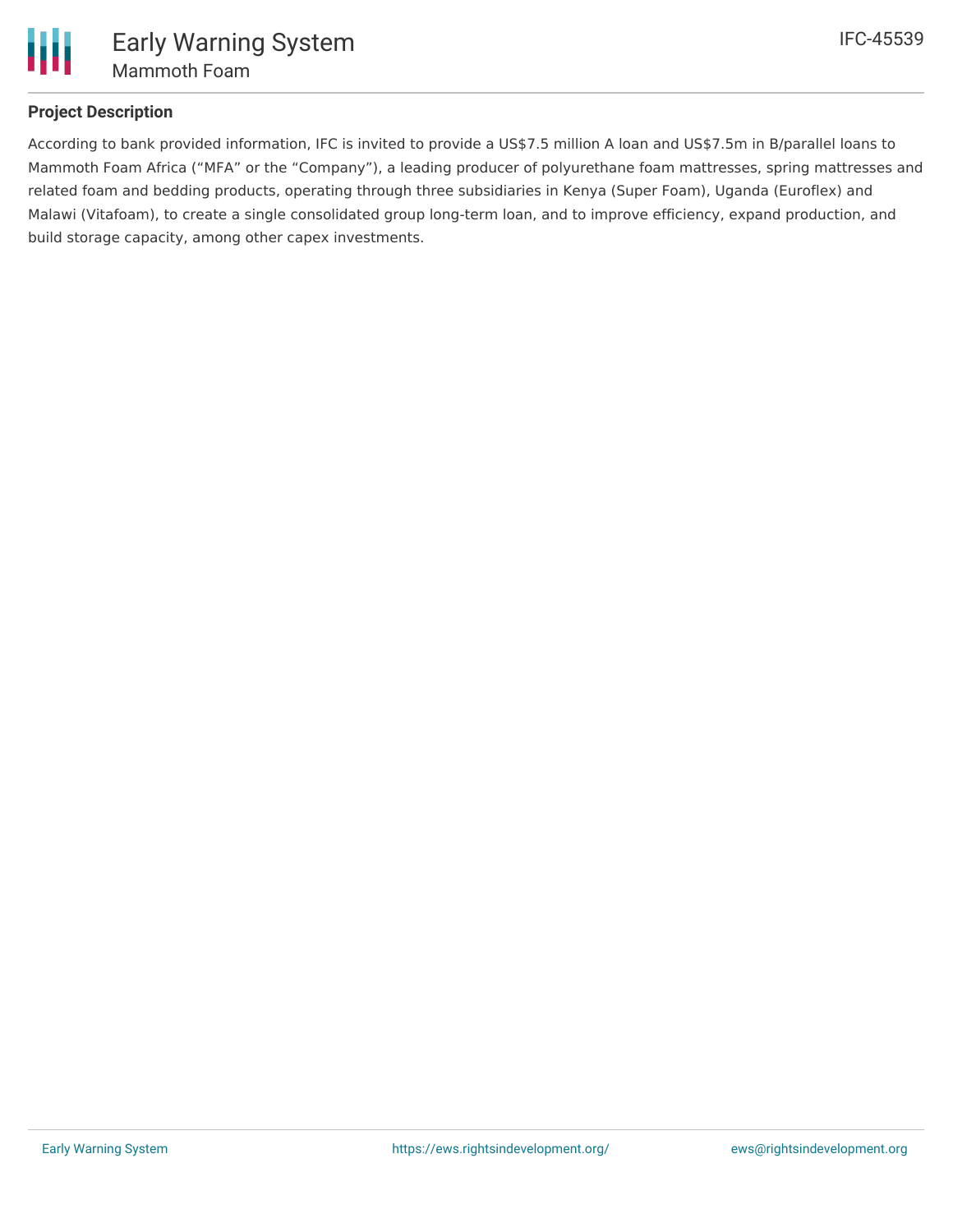## **Investment Description**

• International Finance Corporation (IFC)

The total project cost is US\$26.5 million, of which (i) US\$21.9 million to refinance and consolidate into one long-term loan, a combination of short and long-term loans of the subsidiaries inherited from the consolidation process of these subsidiaries; and (ii) US\$4.6 million capex to improve efficiency, expand production, and build storage capacity, among other investments (the "Project"). The Project will be financed with US\$15 million debt, US\$5.2 million working capital facility, and US\$6.3 million equity to be contributed on a pro-rata basis from existing shareholders.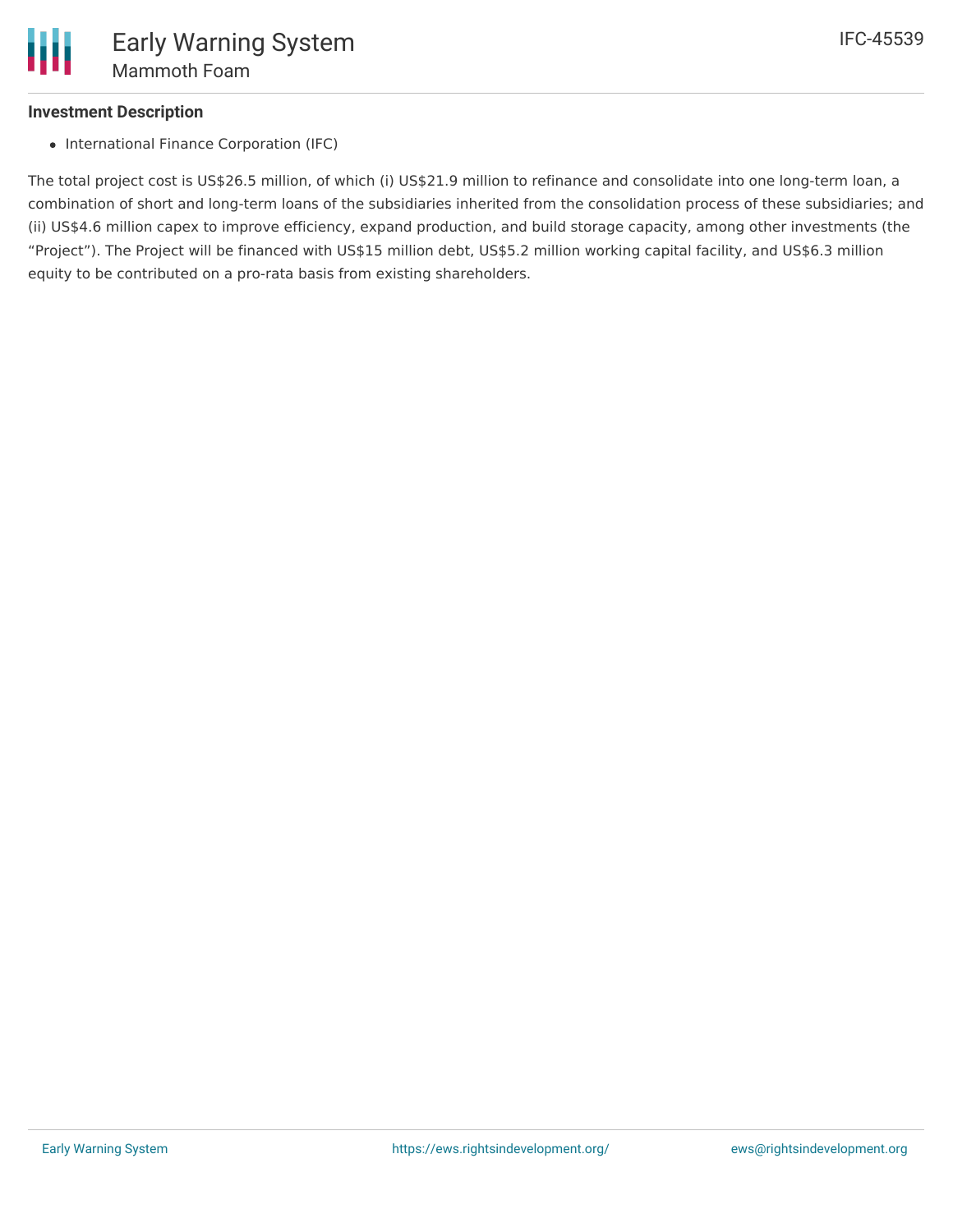

# **Private Actors Description**

MFA's shareholders are Catalyst Mattress Africa (80%), Avuma (11%) and Foamex Holdings (9%). Catalyst Mattress Africa is a non-operational holding entity owned by Catalyst Fund II, a private equity fund mainly funded by Development Financial Institutions (CDC, EIB, IFC, PROPARCO, AfDB, DEG, etc.), and FISEA, a fund of the French Development Agency managed by PROPARCO.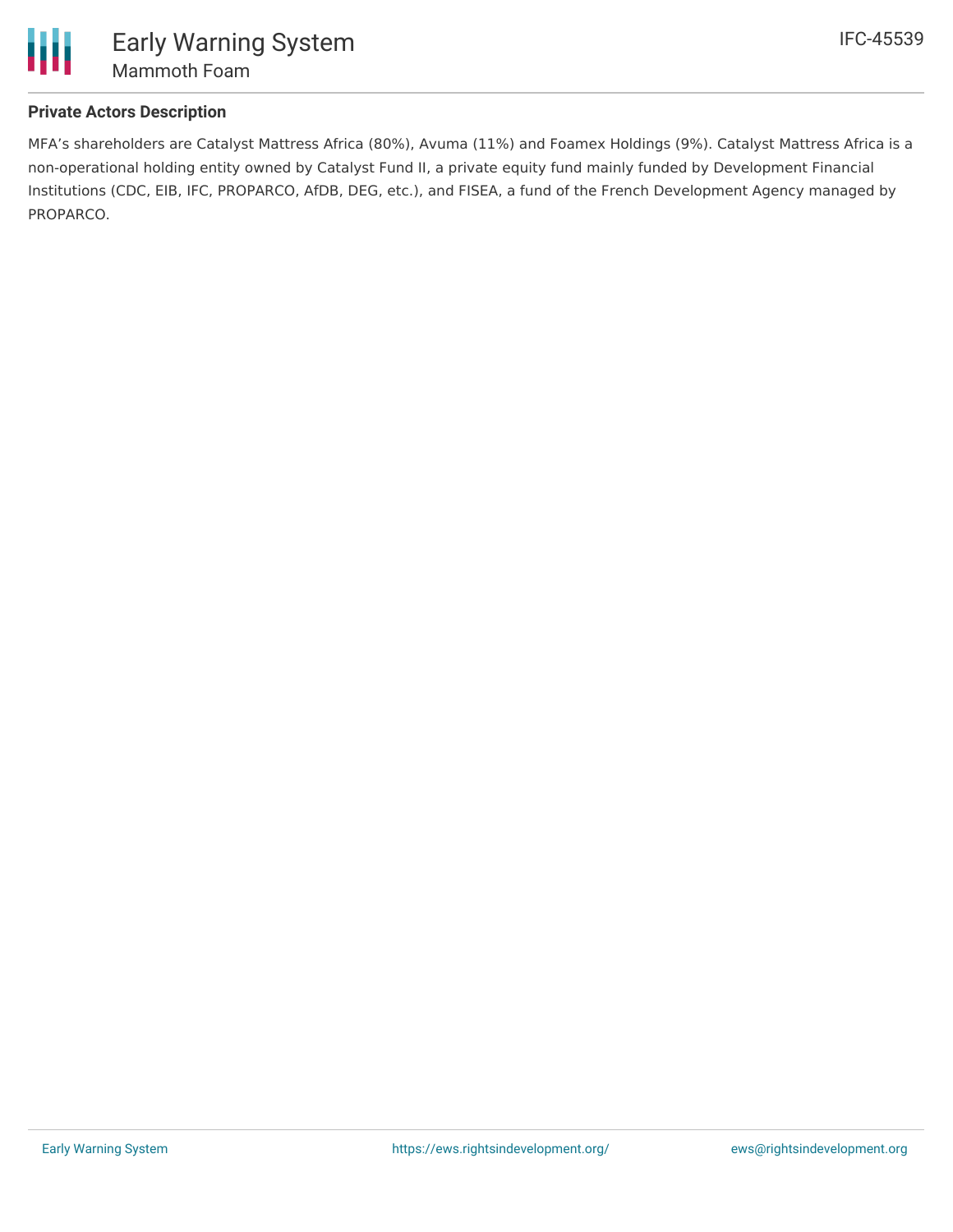

# Early Warning System Mammoth Foam

| <b>Private Actor 1</b> | <b>Private Actor</b><br>Role | <b>Private Actor</b><br>1 Sector | <b>Relation</b> | <b>Private Actor 2</b>      | <b>Private Actor</b><br>2 Role | <b>Private Actor</b><br>2 Sector |  |
|------------------------|------------------------------|----------------------------------|-----------------|-----------------------------|--------------------------------|----------------------------------|--|
|                        |                              | $\sim$                           | $\sim$          | Mammoth Foam Africa Limited | Client                         | $\overline{\phantom{0}}$         |  |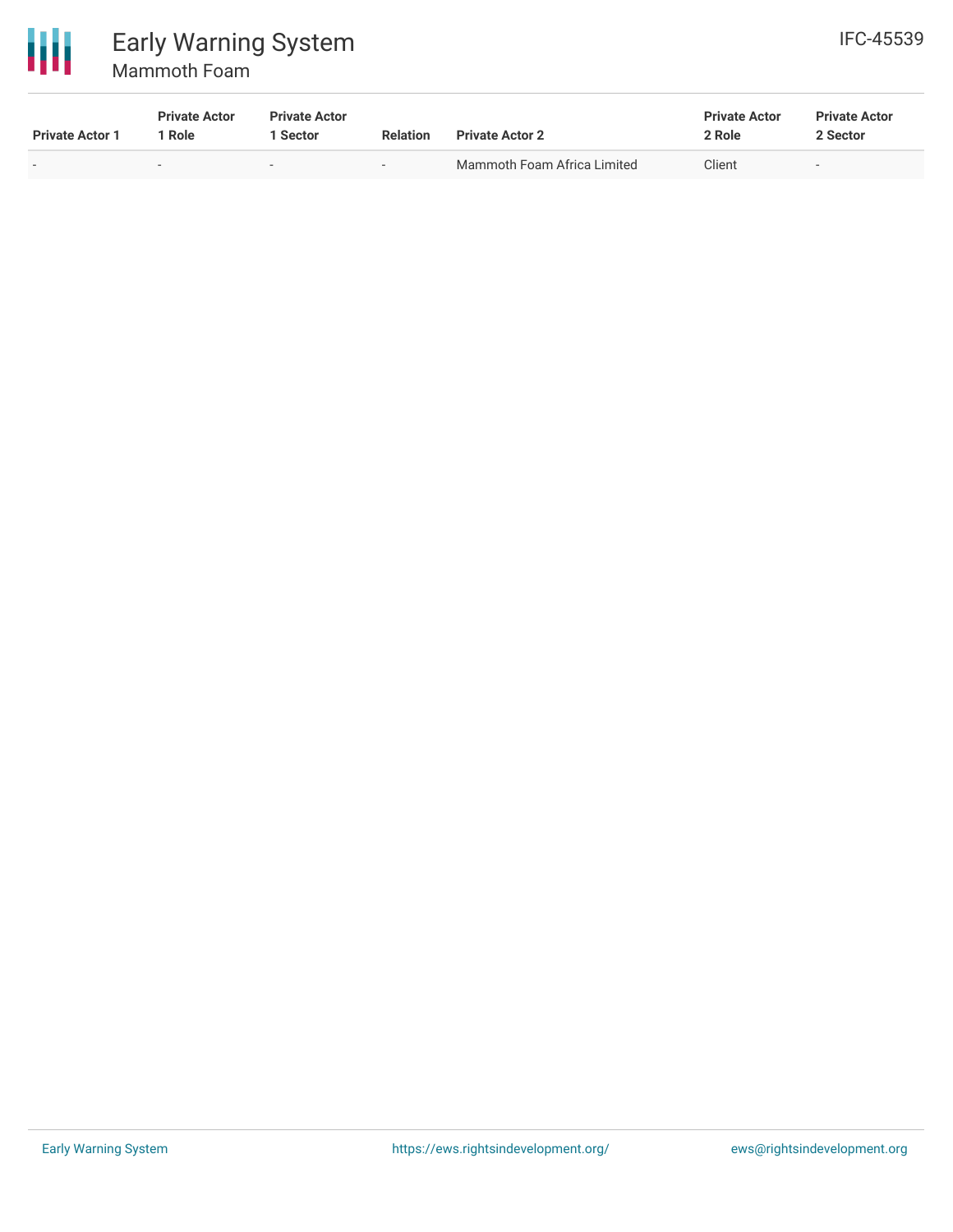

## **Contact Information**

Mammoth Foam Africa Mr. Qahir Neky Director – CFO +254720600969 [info@mammothfoam.com](mailto:info@mammothfoam.com) C/O Ocorian, 6th Floor, Tower A, 1 Cyber City, Ebene, Mauritius <https://mammothfoam.com/>

### **ACCESS TO INFORMATION**

You can submit a request for information disclosure at: <https://disclosures.ifc.org/#/inquiries>

If you believe that your request for information from IFC has been unreasonably denied, or that this Policy has been interpreted incorrectly, you can submit a complaint at the link above to IFC's Access to Information Policy Advisor, who reports directly to IFC's Executive Vice President.

## **ACCOUNTABILITY MECHANISM OF IFC/MIGA**

The Compliance Advisor Ombudsman (CAO) is the independent complaint mechanism and fact-finding body for people who believe they are likely to be, or have been, adversely affected by an IFC or MIGA- financed project. If you submit a complaint to the CAO, they may assist you in resolving a dispute with the company and/or investigate to assess whether the IFC is following its own policies and procedures for preventing harm to people or the environment. If you want to submit a complaint electronically, you can email the CAO at CAO@worldbankgroup.org You can learn more about the CAO and how to file a complaint at <http://www.cao-ombudsman.org>